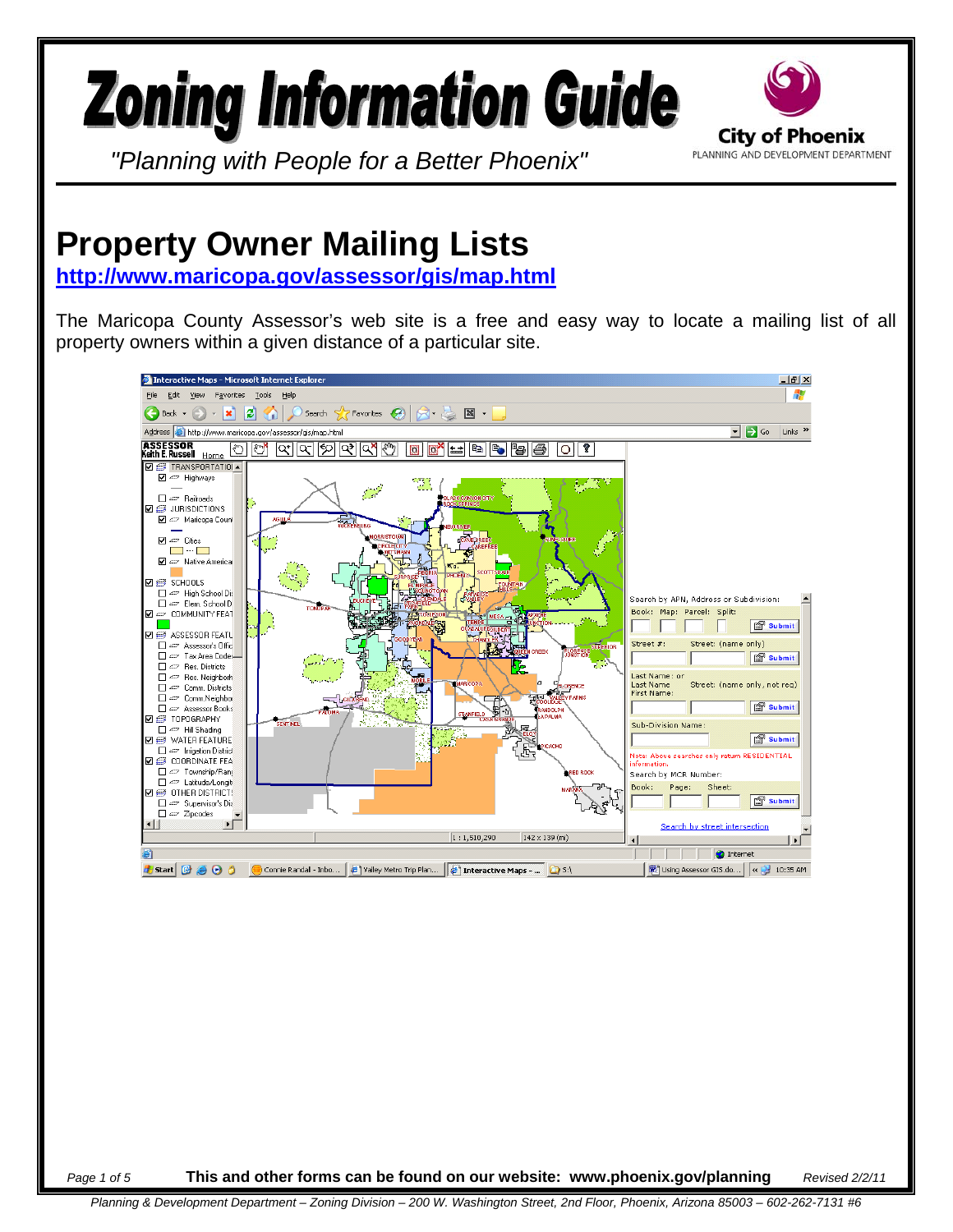## **There are two ways to find your parcel(s): (1) Zoom in on the map or (2) Search by Assessor's Parcel Number (APN) or Address.**

(1) Left Click on the "Zoom in" tool. It looks like a little magnifying glass with a "+" next to it. Using the "Zoom in" tool, circle the appropriate area on the map.



(2) Alternately, if you know your APN or address, you can enter the information here to find your property.

*Page 2 of 5* **This and other forms can be found on our website: www.phoenix.gov/planning** *Revised 2/2/11*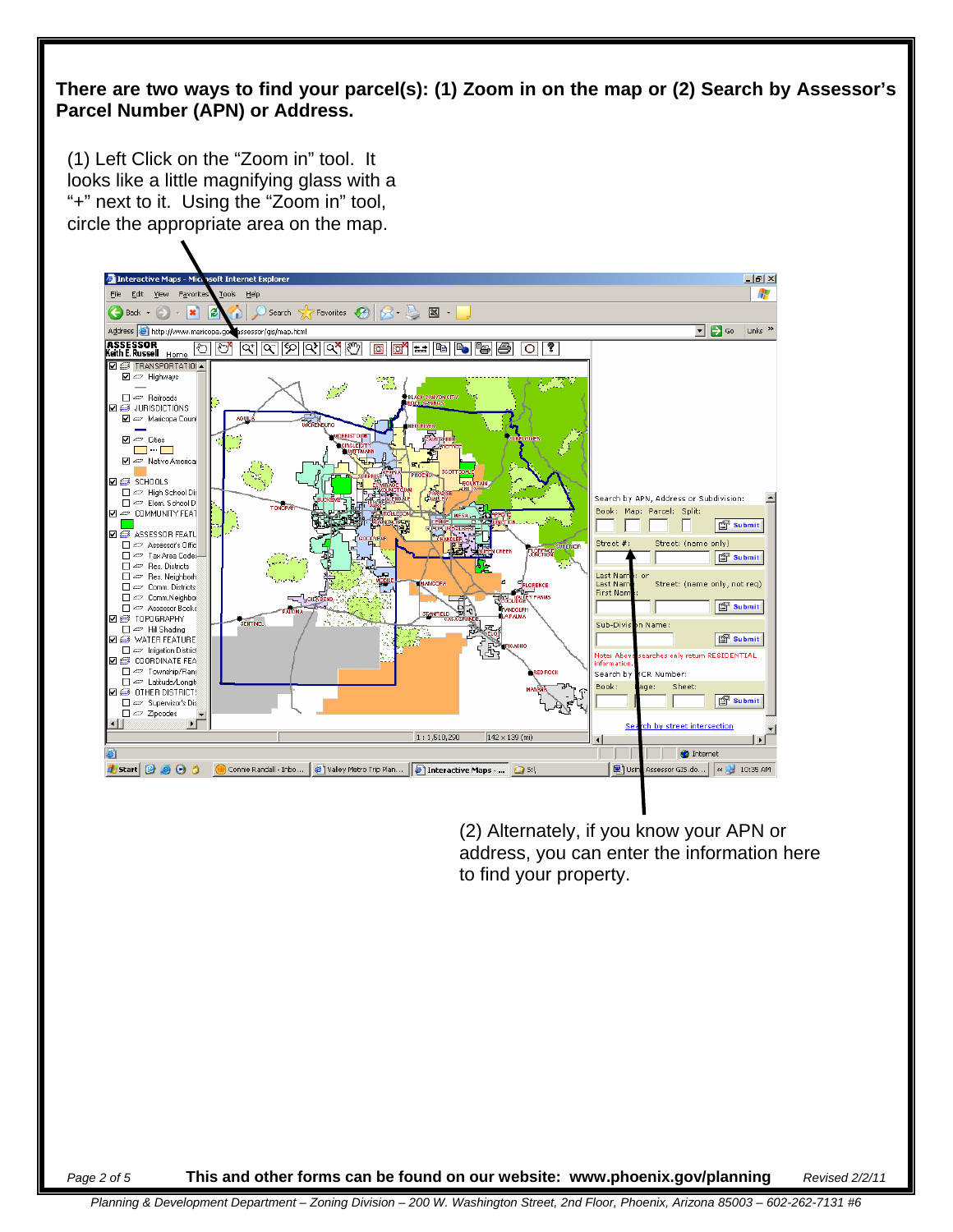**When using the "Zoom in" tool, it may be necessary to zoom multiple times to find your exact parcel. The following tools can help you refine your search:** 



**Using the "Pan" and "Zoom in" tools, locate your specific property location. Once your property is located, use the "Select" tool to select your parcel(s). The parcel(s) will be highlighted when chosen. To select more than one parcel, hold down the "shift key" when using the "select" tool.** 



*Planning & Development Department – Zoning Division – 200 W. Washington Street, 2nd Floor, Phoenix, Arizona 85003 – 602-262-7131 #6*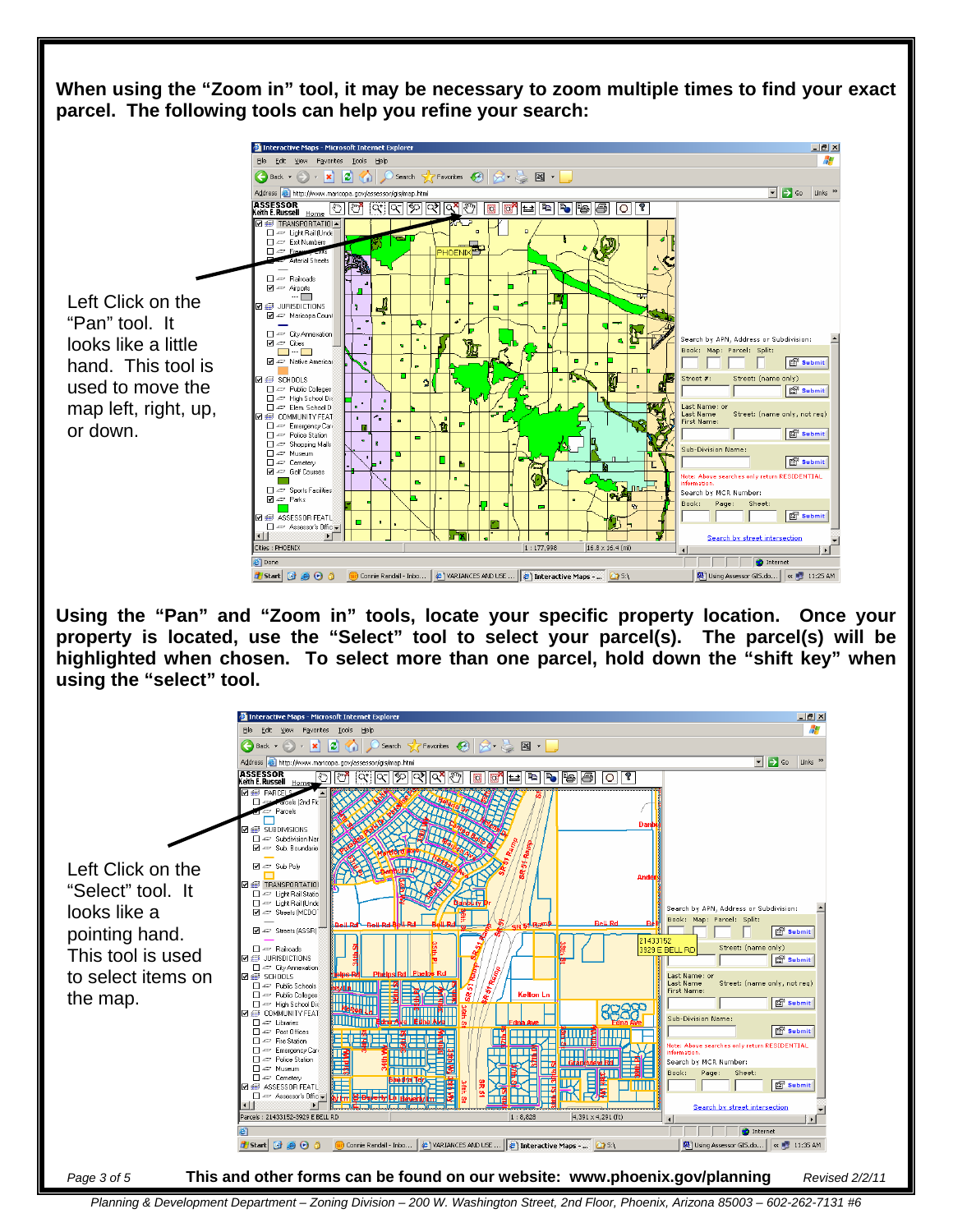



*Planning & Development Department – Zoning Division – 200 W. Washington Street, 2nd Floor, Phoenix, Arizona 85003 – 602-262-7131 #6*